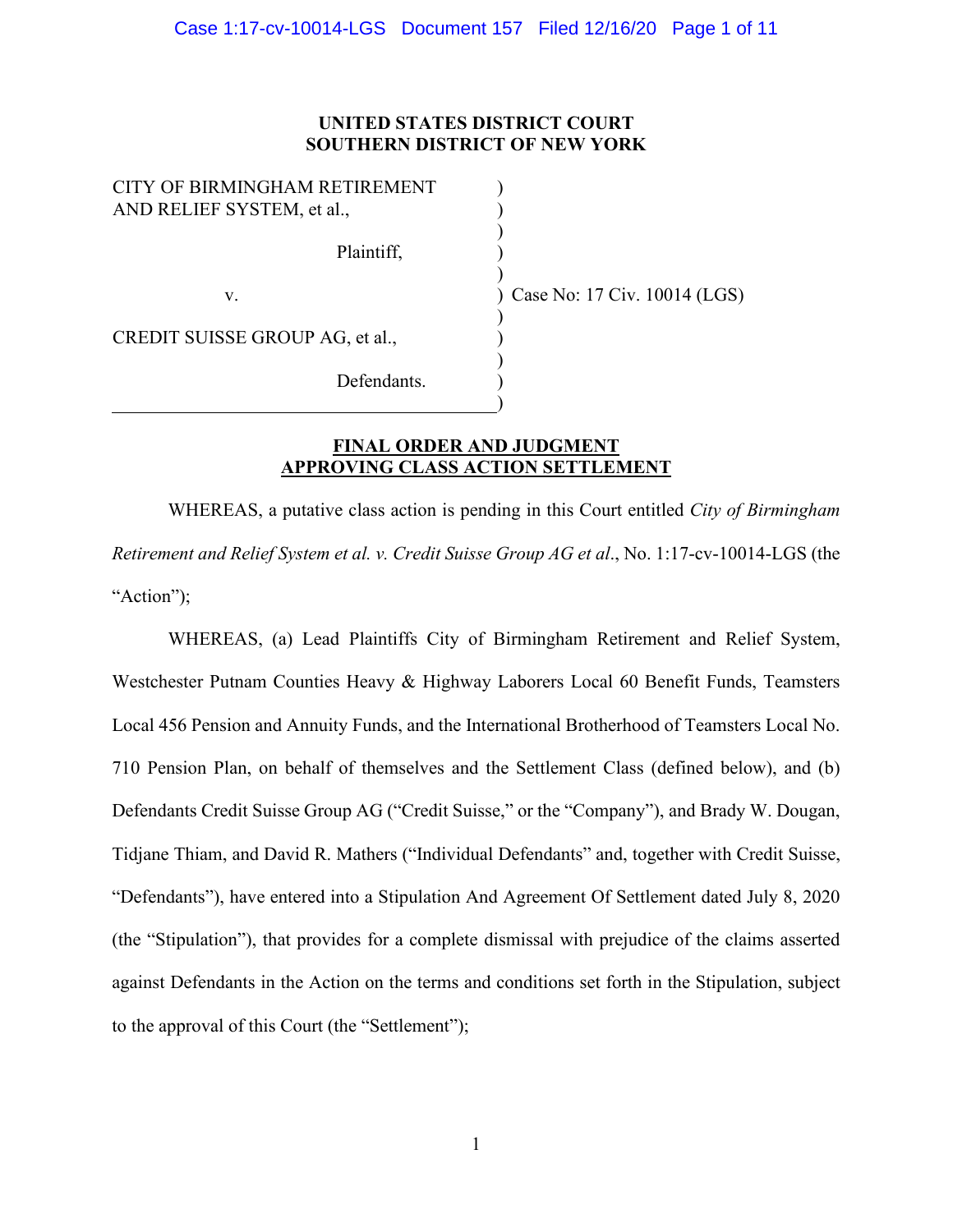# Case 1:17-cv-10014-LGS Document 157 Filed 12/16/20 Page 2 of 11

WHEREAS, unless otherwise defined in this Judgment, the capitalized terms herein shall have the same meaning as they have in the Stipulation;

WHEREAS, the Court held a preliminary approval hearing on August 17, 2020. Following that hearing, the Court directed the parties to provide (1) a revised notice including information regarding the reasonableness off the Settlement amount, (2) additional information regarding estimated deductions from the Settlement Fund and (3) details of fee sharing arrangements between counsel. The Court also directed the parties to modify the plan of allocation to require only reasonable investigation to determine a claimant's status as a settlement class member and to provide for Court-approved distribution of residual settlement funds. The parties provided the requested information and modified the plan of allocation accordingly;

WHEREAS, by Order dated August 24, 2020 (the "Preliminary Approval Order"), this Court: (a) preliminarily approved the Settlement; (b) certified the Settlement Class solely for purposes of effectuating the Settlement; (c) ordered that notice of the proposed Settlement be provided to potential Settlement Class Members; (d) provided Settlement Class Members with the opportunity either to exclude themselves from the Settlement Class or to object to the proposed Settlement; and (e) scheduled a hearing regarding final approval of the Settlement;

WHEREAS, due and adequate notice has been given to the Settlement Class;

WHEREAS, the Court conducted a hearing on December 10, 2020 (the "Settlement Hearing") to consider, among other things, (a) whether the terms and conditions of the Settlement are fair, reasonable and adequate to the Settlement Class, and should therefore be approved; and (b) whether a judgment should be entered dismissing the Action with prejudice as against the Defendants; and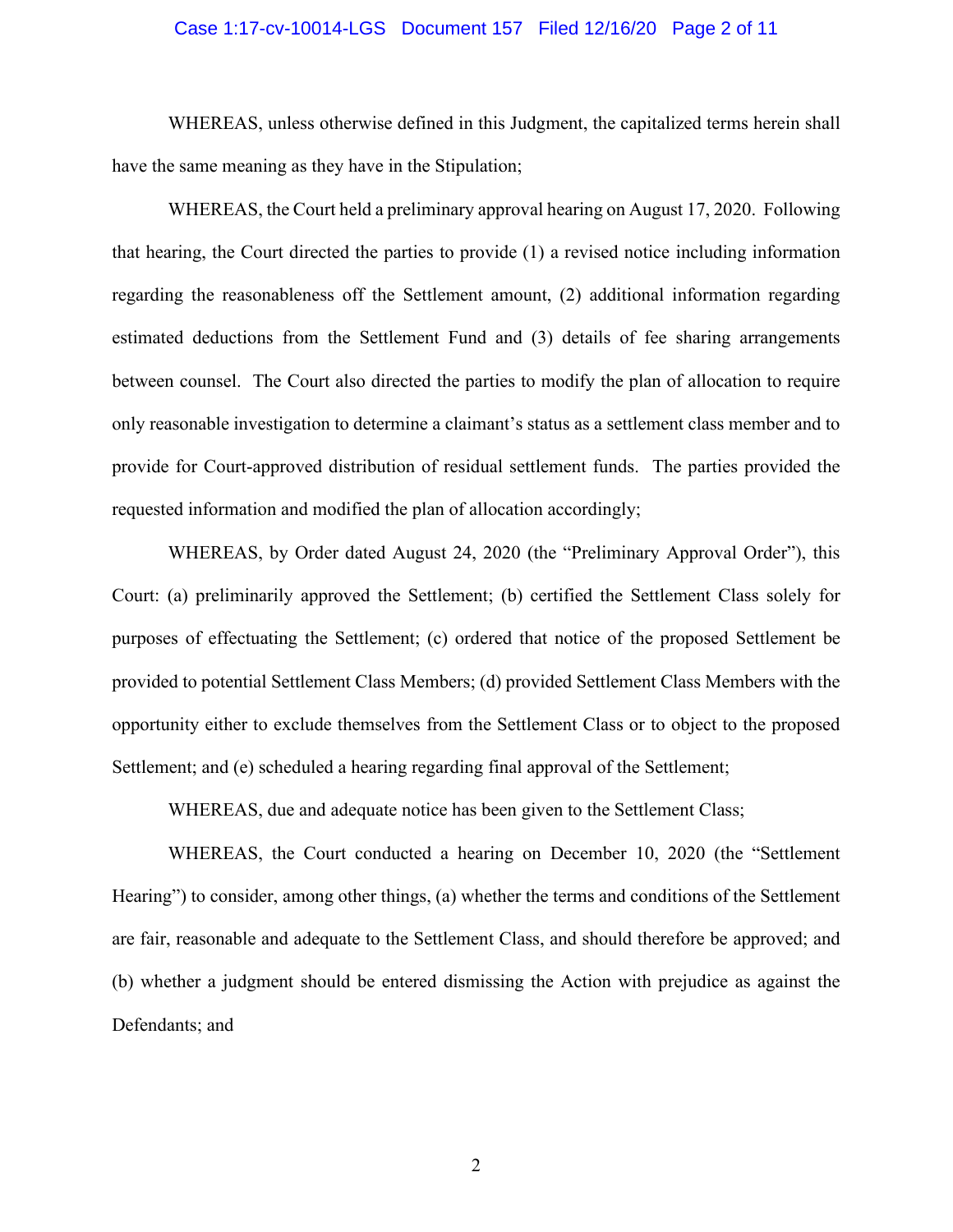#### Case 1:17-cv-10014-LGS Document 157 Filed 12/16/20 Page 3 of 11

WHEREAS, the Court having reviewed and considered the Stipulation, all papers filed and proceedings held herein in connection with the Settlement, all oral and written comments received regarding the Settlement, and the record in the Action, and good cause appearing therefor;

#### IT IS HEREBY ORDERED, ADJUDGED AND DECREED:

1. **Jurisdiction** – The Court has jurisdiction over the subject matter of the Action, and all matters relating to the Settlement, as well as personal jurisdiction over all of the Parties and each of the Settlement Class Members.

2. **Incorporation of Settlement Documents** – This Judgment incorporates and makes a part hereof: (a) the Stipulation and (b) the Notice and the Summary Notice, both of which were previously filed with the Court.

3. **Class Certification for Settlement Purposes** – The Court hereby affirms its determinations in the Preliminary Approval Order certifying, for the purposes of the Settlement only, the Action as a class action pursuant to Rules 23(a) and (b)(3) of the Federal Rules of Civil Procedure on behalf of the Settlement Class consisting of all persons and entities who purchased or otherwise acquired the ADRs of Credit Suisse between March 20, 2015, and February 3, 2016, inclusive, and who were allegedly damaged thereby. Excluded from the Settlement Class are (i) Defendants; (ii) the officers and directors of Credit Suisse (at all relevant times); (iii) members of their immediate families and their legal representatives, successors or assigns; and (iv) any firm or entity in which any Defendant has or had a controlling interest. Also excluded from the Settlement Class are the persons and entities listed on Exhibit 1 hereto who are excluded pursuant to request.

4. **Adequacy of Representation** – Pursuant to Rule 23 of the Federal Rules of Civil Procedure, and for the purposes of the Settlement only, the Court hereby affirms its determinations in the Preliminary Approval Order certifying Lead Plaintiffs as Class Representatives for the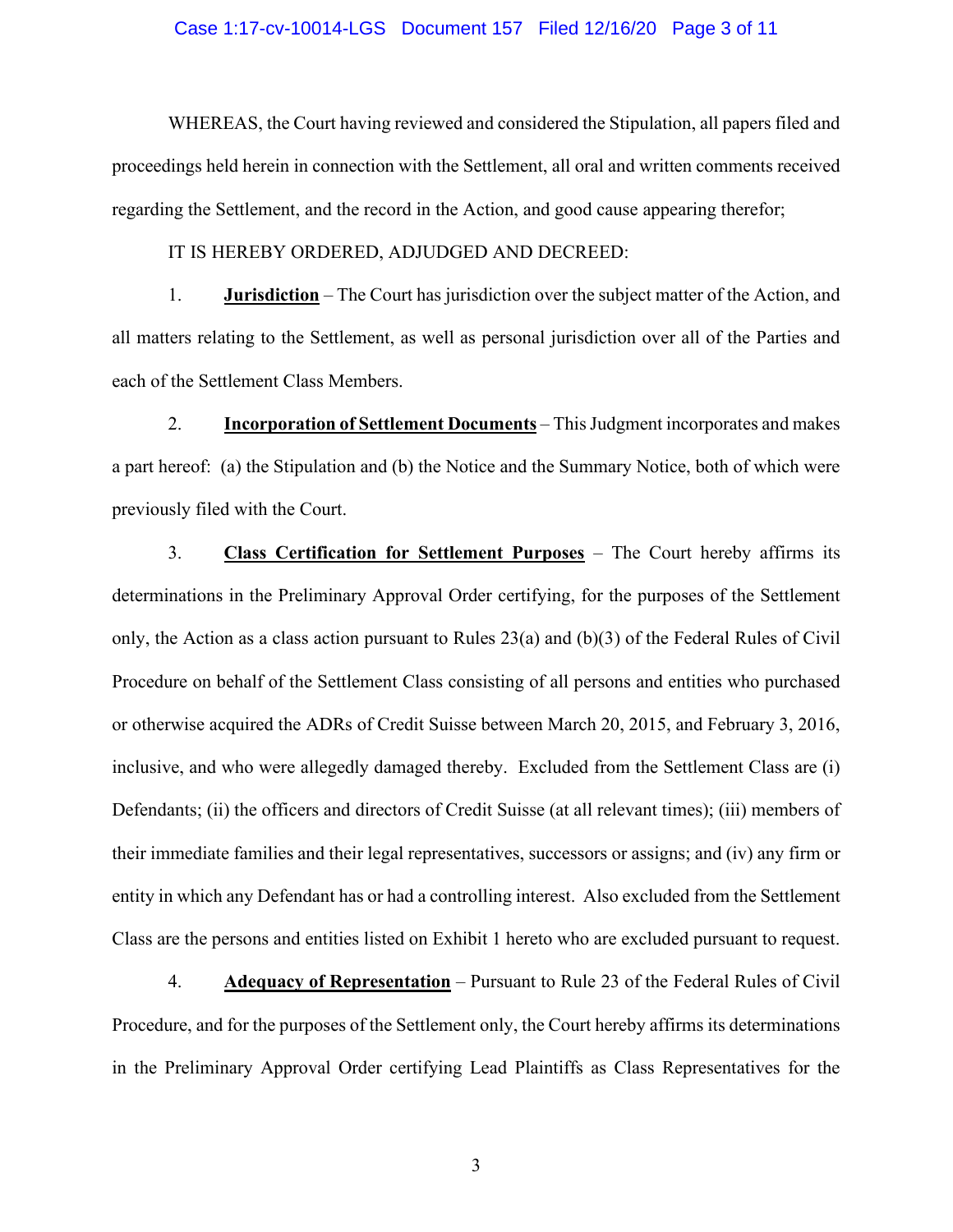# Case 1:17-cv-10014-LGS Document 157 Filed 12/16/20 Page 4 of 11

Settlement Class and appointing Lead Counsel as Class Counsel for the Settlement Class. Lead Plaintiffs and Lead Counsel have fairly and adequately represented the Settlement Class both in terms of litigating the Action and for purposes of entering into and implementing the Settlement and have satisfied the requirements of Federal Rules of Civil Procedure  $23(a)(4)$  and  $23(g)$ , respectively.

5. **Notice** – The Court finds that the dissemination of the Notice and the publication of the Summary Notice: (a) were implemented in accordance with the Preliminary Approval Order; (b) constituted the best notice practicable under the circumstances; (c) constituted notice that was reasonably calculated, under the circumstances, to apprise Settlement Class Members of (i) the pendency of the Action; (ii) the effect of the proposed Settlement (including the Releases to be provided thereunder); (iii) Lead Counsel's motion for an award of attorneys' fees and reimbursement of Litigation Expenses; (iv) their right to object to any aspect of the Settlement, the Plan of Allocation and/or Lead Counsel's motion for attorneys' fees and reimbursement of Litigation Expenses; (v) their right to exclude themselves from the Settlement Class; and (vi) their right to appear at the Settlement Hearing; (d) constituted due, adequate, and sufficient notice to all persons and entities entitled to receive notice of the proposed Settlement; and (e) satisfied the requirements of Rule 23 of the Federal Rules of Civil Procedure, the United States Constitution (including the Due Process Clause), the Private Securities Litigation Reform Act of 1995, 15 U.S.C. § 78u-4*,* as amended, and all other applicable law and rules.

6. **Final Settlement Approval and Dismissal of Claims** – Pursuant to, and in accordance with, Rule 23 of the Federal Rules of Civil Procedure, this Court hereby fully and finally approves the Settlement set forth in the Stipulation in all respects except as set forth in any of the Court's Orders (including approving, without limitation: the amount of the Settlement; the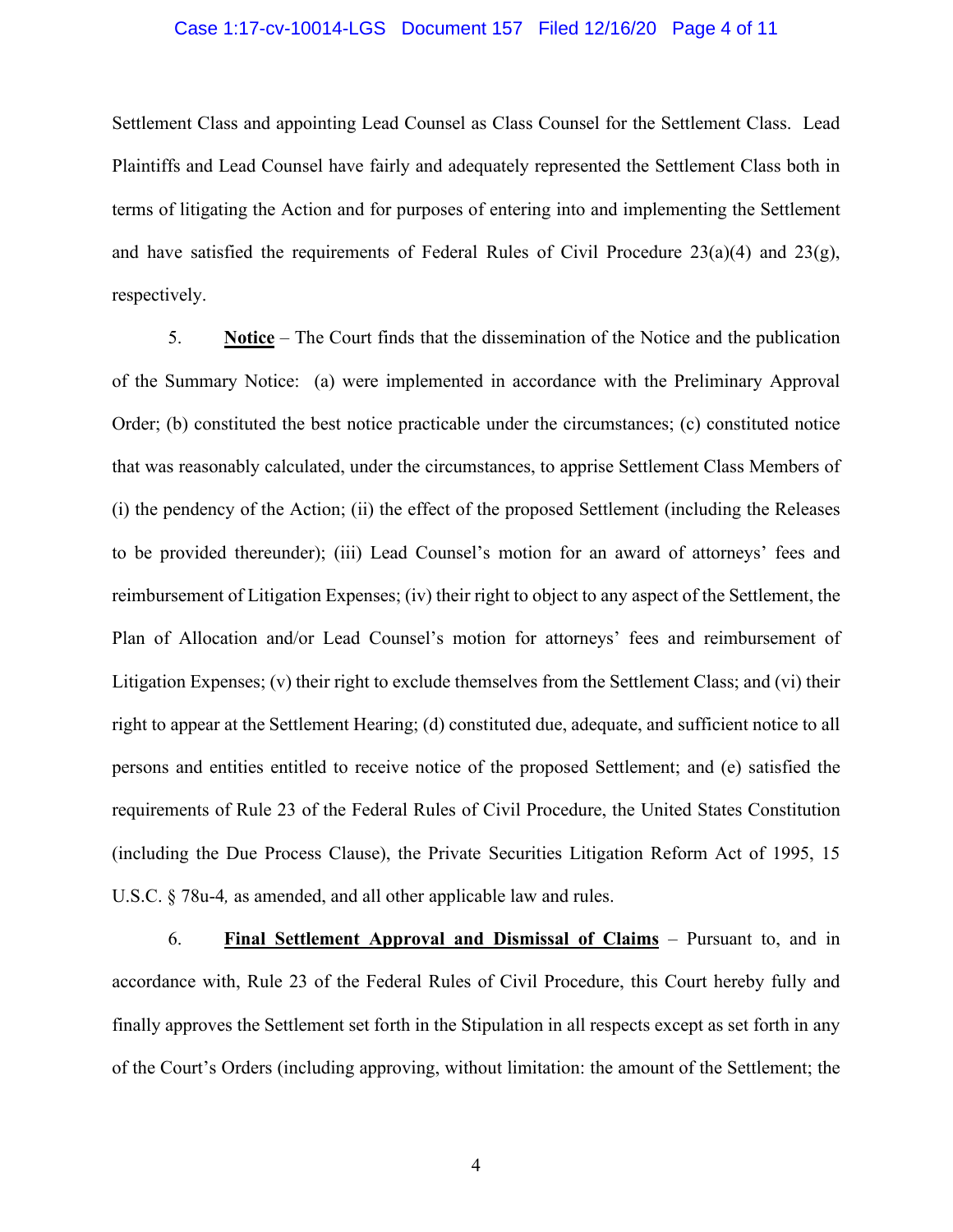# Case 1:17-cv-10014-LGS Document 157 Filed 12/16/20 Page 5 of 11

Releases provided for therein; and the dismissal with prejudice of the claims asserted against Defendants in the Action), and finds that the Settlement is, in all respects, fair, reasonable and adequate to the Settlement Class. The Parties are directed to implement, perform and consummate the Settlement in accordance with the terms and provisions contained in the Court's Orders and the Stipulation.

7. The Action and all of the claims asserted against Defendants in the Action by Lead Plaintiffs and the other Settlement Class Members are hereby dismissed with prejudice. The Parties shall bear their own costs and expenses, except as otherwise expressly provided for in the Stipulation.

8. **Binding Effect** – The terms of the Stipulation and of this Judgment shall be forever binding on Defendants, Lead Plaintiffs and all other Settlement Class Members (regardless of whether or not any individual Settlement Class Member submits a Claim Form or seeks or obtains a distribution from the Net Settlement Fund), as well as their respective successors and assigns. No persons or entities are excluded from the Settlement Class pursuant to request.

9. **Releases** – The Releases set forth in paragraphs 5 and 6 of the Stipulation, together with the definitions contained in paragraph 1 of the Stipulation relating thereto, are expressly incorporated herein in all respects. The Releases are effective as of the Effective Date. Accordingly, this Court orders that:

(a) Without further action by anyone, and subject to paragraph 11 below, upon the Effective Date of the Settlement, Lead Plaintiffs and each of the other Settlement Class Members, on behalf of themselves, and their respective heirs, executors, administrators, predecessors, successors, and assigns, in their capacities as such, shall be deemed to have, and by operation of the Stipulation, of law, and of this Judgment shall have, fully, finally, and forever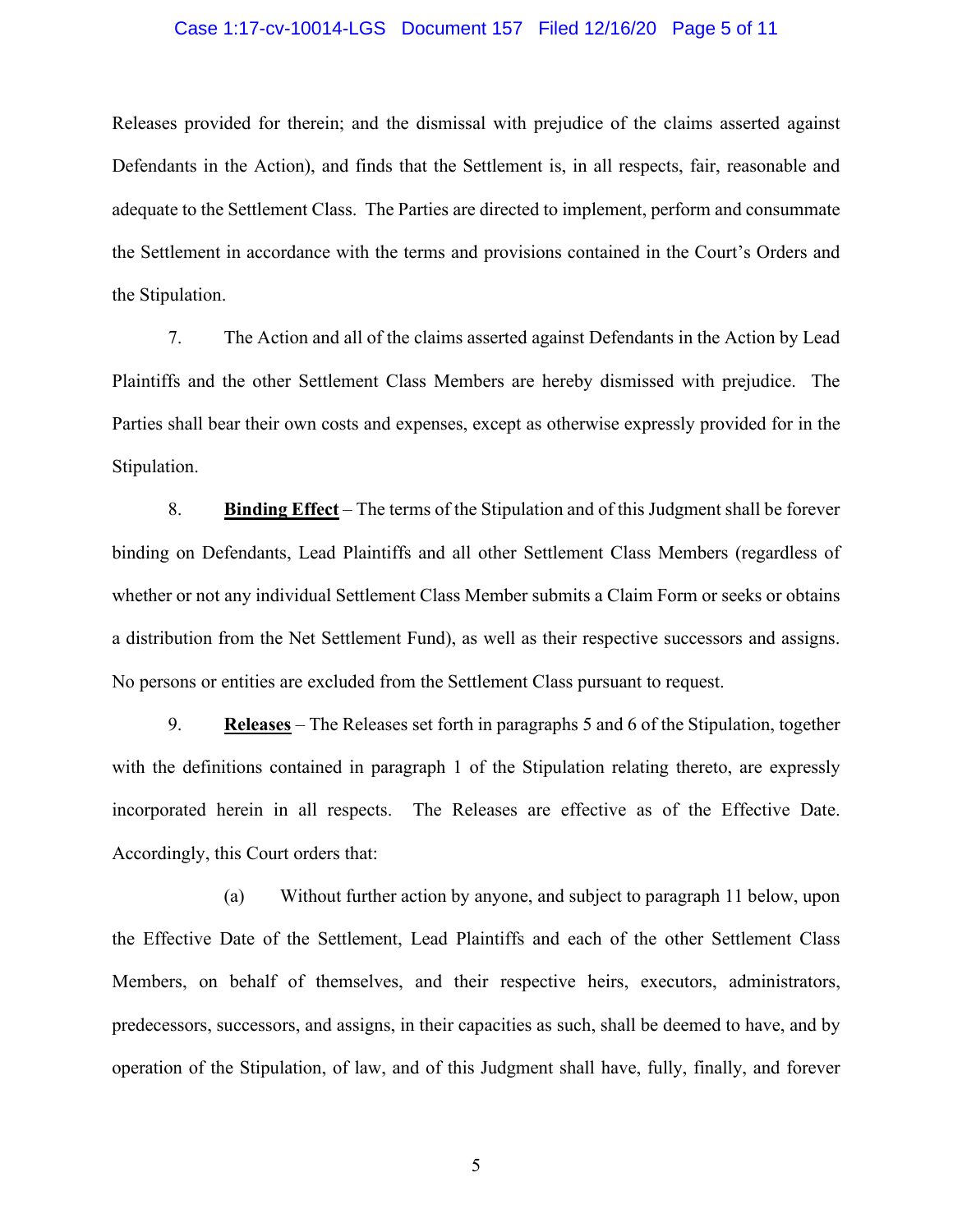# Case 1:17-cv-10014-LGS Document 157 Filed 12/16/20 Page 6 of 11

compromised, settled, released, resolved, relinquished, waived and discharged each and every Released Plaintiffs' Claim against the Defendants' Releasees, and shall forever be barred and enjoined from prosecuting any or all of the Released Plaintiffs' Claims against any of the Defendants' Releasees.

10. Without further action by anyone, and subject to paragraph 11 below, upon the Effective Date of the Settlement, Defendants, on behalf of themselves, and their respective heirs, executors, administrators, predecessors, successors, and assigns, in their capacities as such, shall be deemed to have, and by operation of the Stipulation, of law, and of the Judgment shall have, fully, finally, and forever compromised, settled, released, resolved, relinquished, waived, and discharged each and every Released Defendants' Claim against the Plaintiffs' Releasees, and shall forever be barred and enjoined from prosecuting any or all of the Released Defendants' Claims against any of the Plaintiffs' Releasees. Upon the Effective Date, to the extent allowed by law, the Stipulation shall operate conclusively as an estoppel and full defense in the event, and to the extent, of any claim, demand, action, or proceeding brought by a Settlement Class Member against any of the Defendants' Releasees with respect to any Released Plaintiffs' Claims, or brought by a Defendant against any of the Plaintiffs' Releasees with respect to any Released Defendants' Claims.

11. Notwithstanding paragraphs 9 through 10 above, nothing in this Judgment shall bar any action by any of the Parties to enforce or effectuate the terms of the Stipulation or this Judgment.

12. **Bar Order –** Upon the Effective Date, all future claims and claims over by any individual or entity against any of the Defendants' Releasees, and by the Defendants' Releasees against any individual or entity, for (a) contribution or indemnity, however denominated on whatsoever theory, based upon, arising out of, or relating to the claims or allegations asserted by Plaintiffs in the Action, or (b) any other claim of any type, whether arising under state, federal,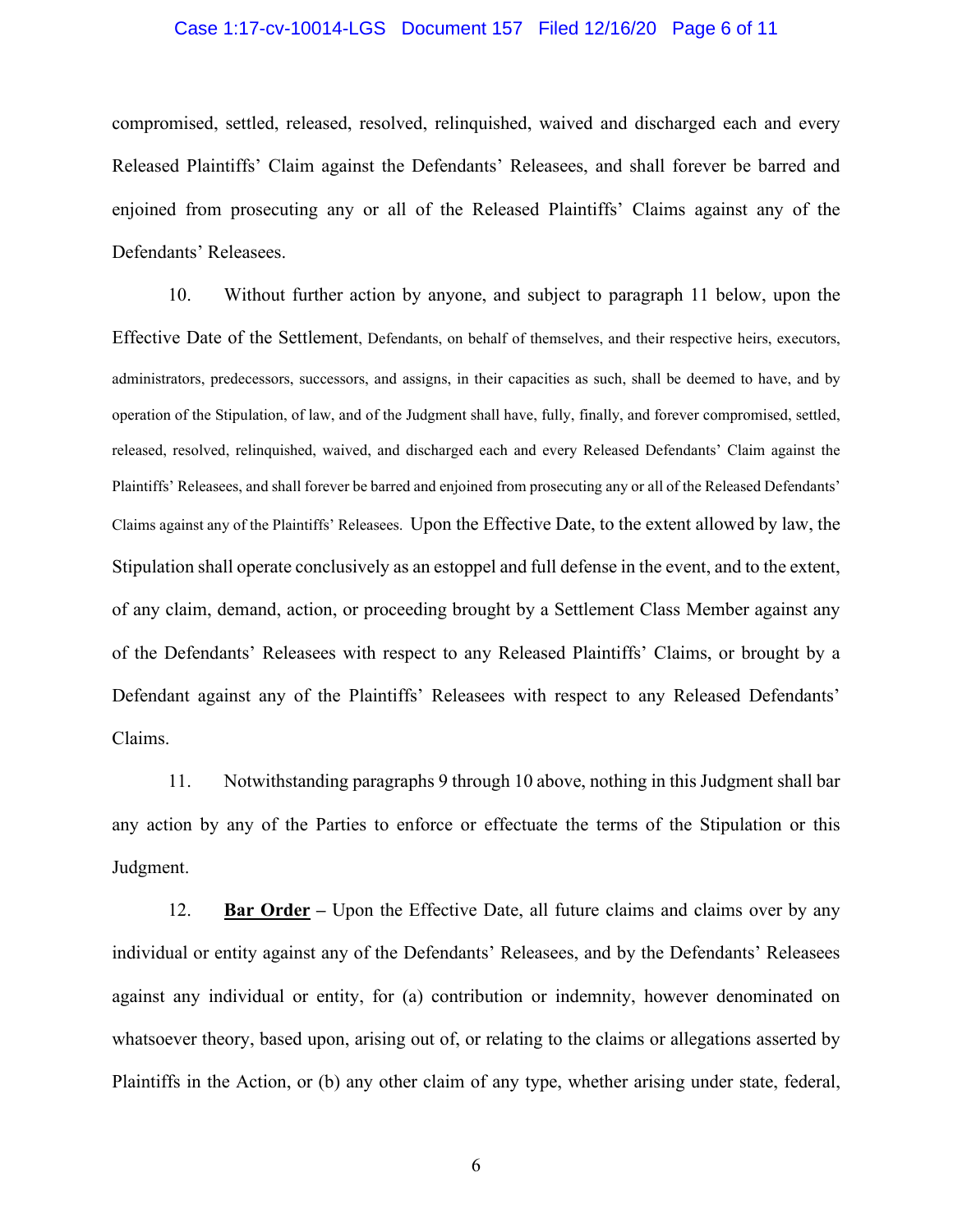# Case 1:17-cv-10014-LGS Document 157 Filed 12/16/20 Page 7 of 11

common or foreign law, for which the injury claimed is that person's or entity's actual or threatened liability to Plaintiffs and/or members of the Settlement Class, are permanently barred, extinguished, and discharged to the fullest extent permitted by law (the "Bar Order"); *provided, however*, that the Bar Order shall not preclude the Defendants from seeking to enforce any rights they may have under their applicable insurance policies or any right of indemnification or contribution that the Individual Defendants may have under contract or based on the charter and by-laws of Credit Suisse.

13. **Judgment Reduction** – Any final verdict or judgment that may be obtained by or on behalf of the Settlement Class or a Settlement Member against any individual or entity subject to the Bar Order shall be reduced by the greater of: (a) an amount that corresponds to the percentage of responsibility of the Defendants for common damages; or (b) the amount paid by or on behalf of the Defendants to the Settlement Class or Settlement Class Member for common damages.

14. **Rule 11 Findings** – The Court finds and concludes that the Parties and their respective counsel have complied in all respects with the requirements of Rule 11 of the Federal Rules of Civil Procedure in connection with the institution, prosecution, defense, and settlement of the Action.

15. **No Admissions** – Neither this Judgment, nor the Stipulation (whether or not consummated), including the exhibits thereto and the Plan of Allocation contained therein (or any other plan of allocation that may be approved by the Court), the negotiations leading to the execution of the Stipulation, nor any proceedings taken pursuant to or in connection with the Stipulation and/or approval of the Settlement (including any arguments proffered in connection therewith):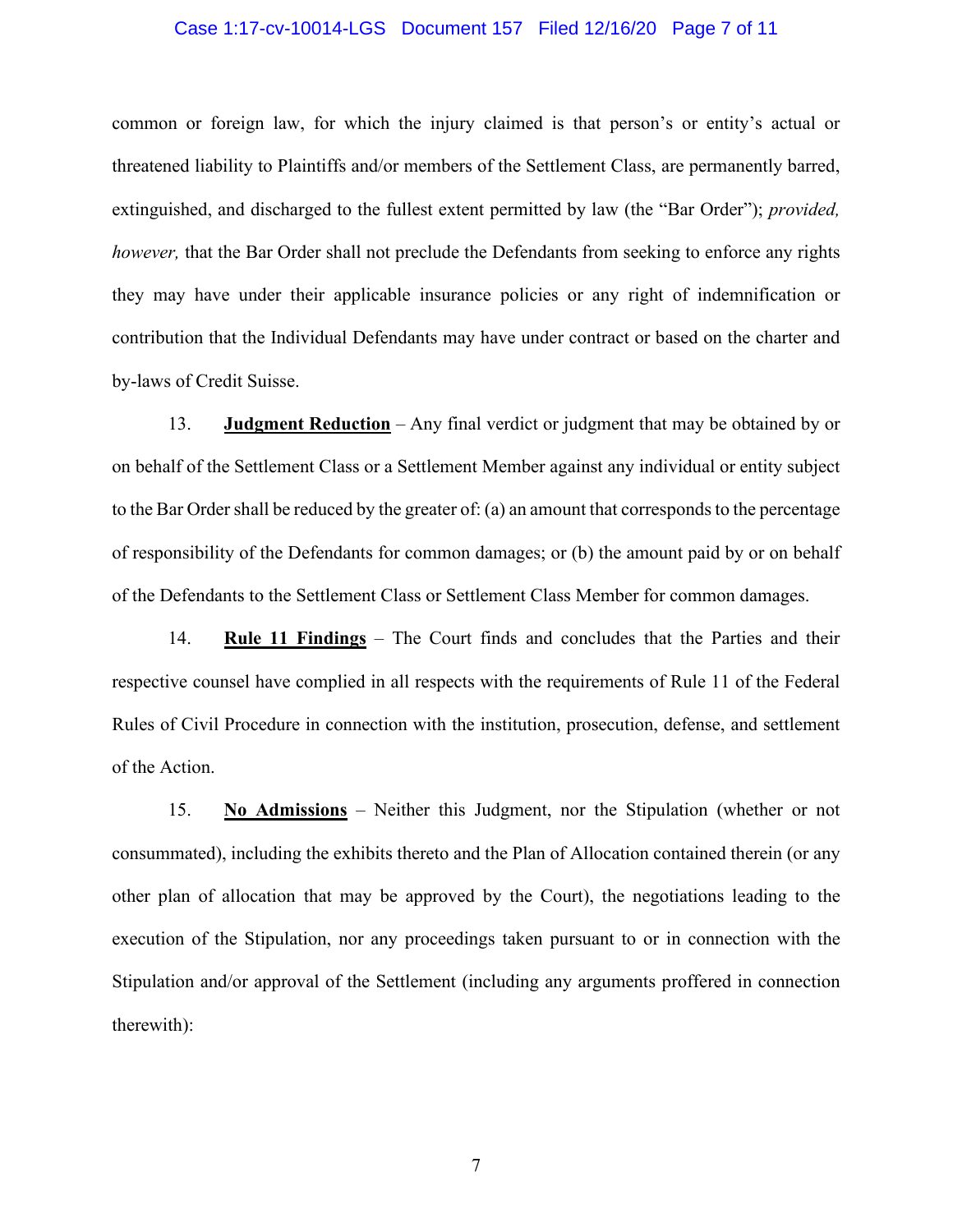# Case 1:17-cv-10014-LGS Document 157 Filed 12/16/20 Page 8 of 11

(a) shall be offered against any of the Defendants' Releasees as evidence of, or construed as, or deemed to be evidence of any presumption, concession, or admission by any of the Defendants' Releasees with respect to the truth of any fact alleged by Lead Plaintiffs or the validity of any claim that was or could have been asserted or the deficiency of any defense that has been or could have been asserted in this Action or in any other litigation, or of any liability, negligence, fault, or other wrongdoing of any kind of any of the Defendants' Releasees or in any way referred to for any other reason as against any of the Defendants' Releasees, in any civil, criminal or administrative action or proceeding (including any arbitration), other than such proceedings as may be necessary to effectuate the provisions of the Stipulation;

(b) shall be offered against any of the Plaintiffs' Releasees, as evidence of, or construed as, or deemed to be evidence of any presumption, concession or admission by any of the Plaintiffs' Releasees that any of their claims are without merit, that any of the Defendants' Releasees had meritorious defenses, or that damages recoverable under the Complaint would not have exceeded the Settlement Amount or with respect to any liability, negligence, fault or wrongdoing of any kind, or in any way referred to for any other reason as against any of the Plaintiffs' Releasees, in any civil, criminal or administrative action or proceeding (including any arbitration), other than such proceedings as may be necessary to effectuate the provisions of the Stipulation; or

(c) shall be construed against any of the Releasees as an admission, concession, or presumption that the consideration to be given under the Settlement represents the amount which could be or would have been recovered after trial; provided, however, that the Parties and the Releasees and their respective counsel may refer to this Judgment and the Stipulation to effectuate the protections from liability granted hereunder and thereunder or otherwise to enforce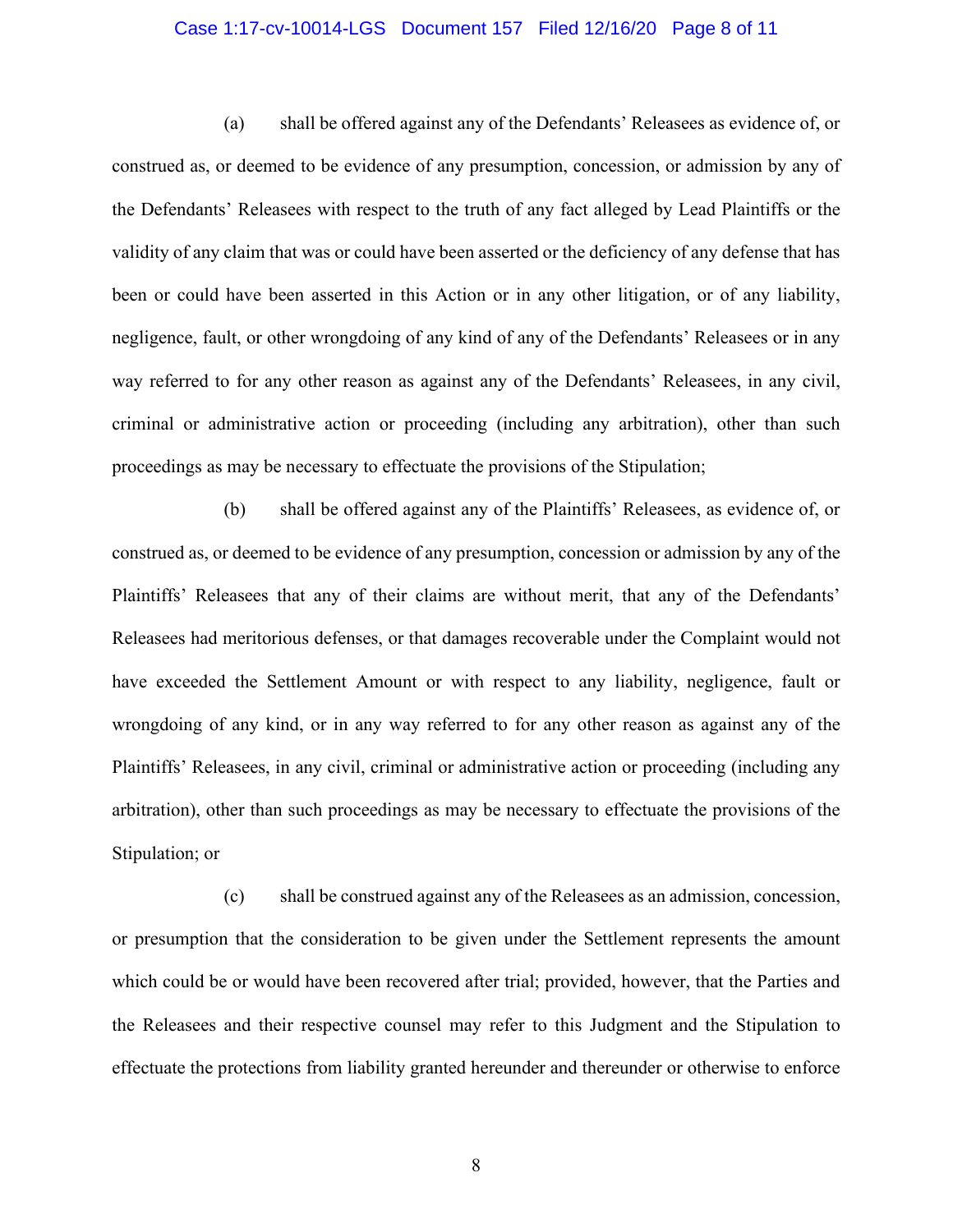### Case 1:17-cv-10014-LGS Document 157 Filed 12/16/20 Page 9 of 11

the terms of the Settlement.

16. **Retention of Jurisdiction** – Without affecting the finality of this Judgment in any way, this Court retains continuing and exclusive jurisdiction over: (a) the Parties for purposes of the administration, interpretation, implementation and enforcement of the Settlement; (b) the disposition of the Settlement Fund; (c) any motion for an award of attorneys' fees and/or Litigation Expenses by Lead Counsel in the Action that will be paid from the Settlement Fund; (d) any motion to approve the Plan of Allocation; (e) any motion to approve the Class Distribution Order; and (f) the Settlement Class Members for all matters relating to the Action.

17. **Reports of Claims Administration Status** – Following the entry of this Order, Lead Counsel shall provide the Court with interim reports every forty-five days on the claims administration process. The interim reports shall summarize the status of the claims administration process, whether settlement administration fees are anticipated to exceed \$350,000, and whether an application for cy pres distribution is anticipated.

18. **Report Following Completion of Claims Administration** – After the Claims Administrator completes the administration process, Lead Counsel shall file a motion for distribution of the Settlement Fund, which shall provide the Court with information regarding the claims administration process including but not limited to the number of claims submitted, total amount of claims, total expenses incurred by the Claims Administrator to date, whether its total expenses are anticipated to exceed \$350,000, and whether an application for cy pres distribution is anticipated.

19. **Summary of Distribution** –After the Settlement Fund is distributed to Class members and, in the opinion of the Claims Administrator and Lead Counsel, there are no remaining funds to be distributed or there are insufficient funds to make a further distribution economically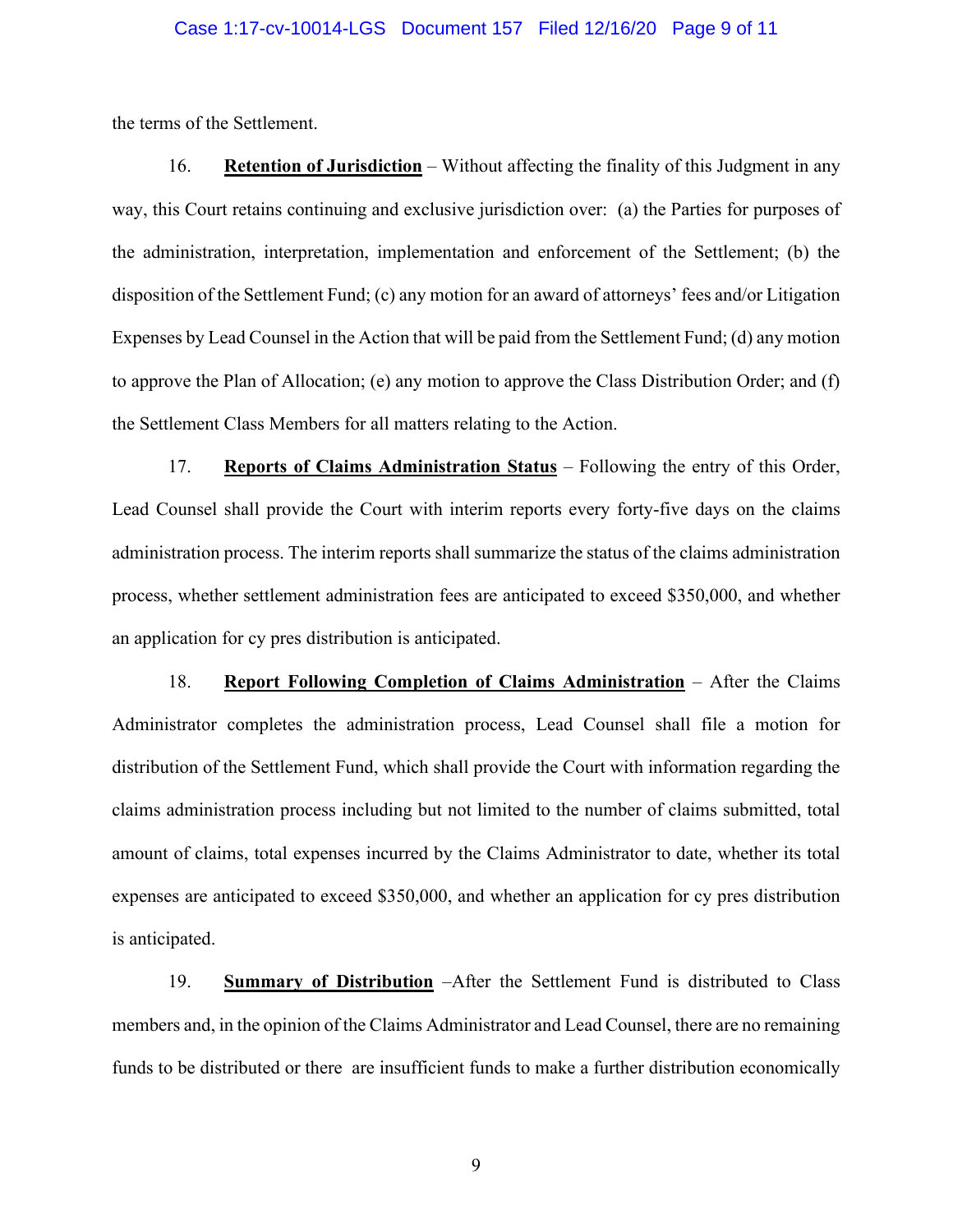#### Case 1:17-cv-10014-LGS Document 157 Filed 12/16/20 Page 10 of 11

feasible, Lead Counsel shall file with the Court a further motion which shall provide the Court with information regarding the claims administration process including but not limited to the amount of the Settlement Fund distributed to Class members and, if warranted, an application for cy pres distribution and/or application for payment of and claims administration fees in excess of \$350,000.

20. **Plan of Allocation and Attorneys' Fees** – Separate orders will be entered regarding approval of a plan of allocation and the motion of Lead Counsel for an award of attorneys' fees and reimbursement of Litigation Expenses. Such orders shall in no way affect or delay the finality of this Judgment and shall not affect or delay the Effective Date of the Settlement.

21. **Reasonable Extensions of Time** – Without further order of the Court, Lead Plaintiffs and Defendants may agree to reasonable extensions of time to carry out any provisions of the Settlement.

22. **Termination of Settlement** – If the Settlement is terminated as provided in the Stipulation or the Effective Date of the Settlement otherwise fails to occur, this Judgment shall be vacated, rendered null and void and be of no further force and effect, except as otherwise provided by the Stipulation, and this Judgment shall be without prejudice to the rights of Lead Plaintiffs, the other Settlement Class Members and Defendants, and the Parties shall revert to their respective positions in the Action as of July 8, 2020, as provided in the Stipulation.

23. **Entry of Final Judgment** – There is no just reason to delay the entry of this